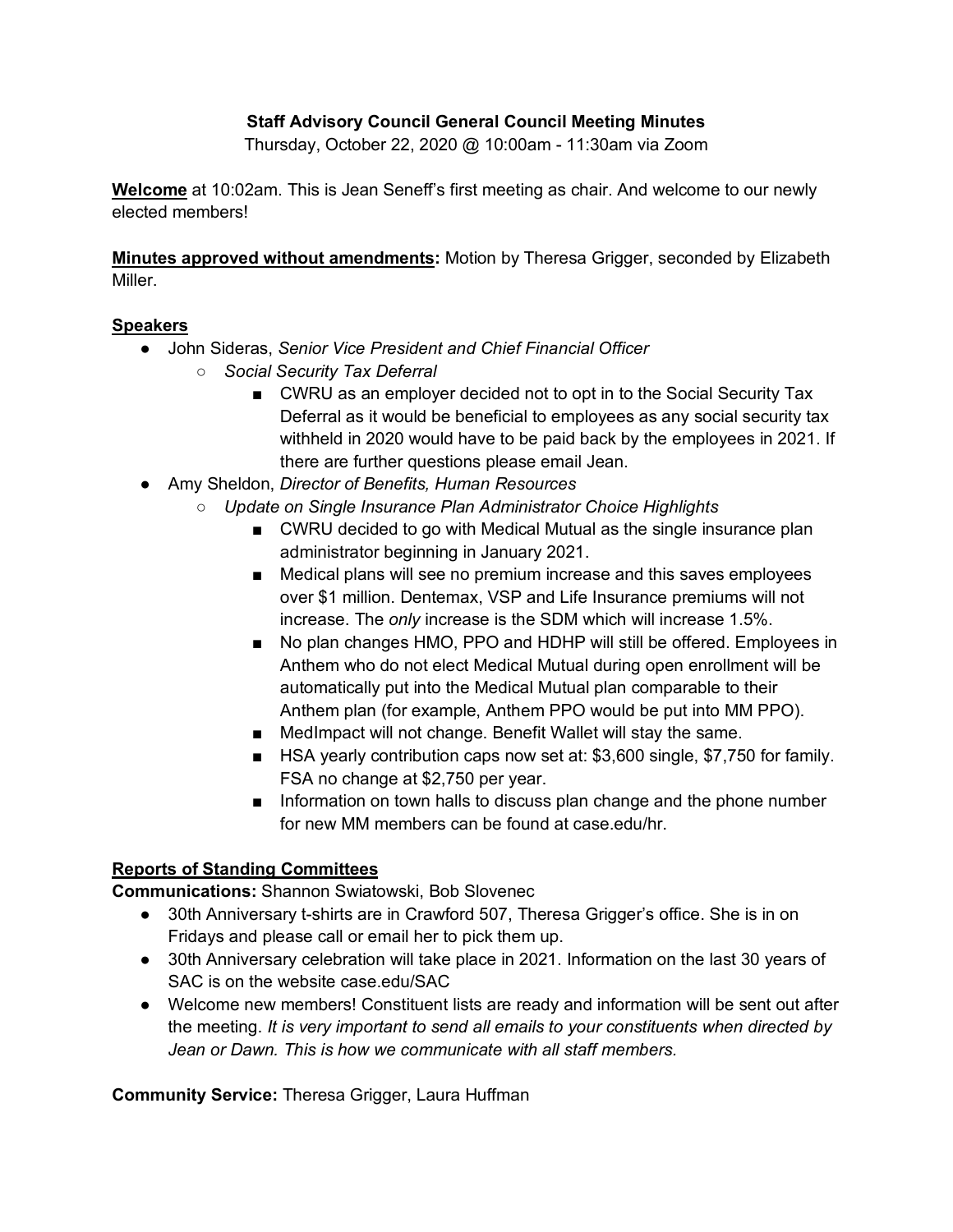● Usual activities of Back to School Drive and Basket Raffle are curbed because of Covid. Instead, held a Volunteer Version 2020 initiative Sept - October. Staff could send Cleveland schools requested supplies via Amazon, and complete a day of service. Pictures and summaries will be put together in a slideshow for the virtual beneifts fair.

## **Elections,** Karyn Newton, Jim Prince

- Two openings remain: (1) an exempt representative from the Case School of Engineering, and (2) one for a non-exempt representative from the School of Dental Medicine. These vacancies will need to be filled by appointment from the SAC chair.
- Orientation for members newly elected in August will be held via Zoom for the near future – please look for details in the coming weeks.

# **Fringe Benefits,** Bob Lanese

● No report given. Please refer to the Fringe Benefit Committee report.

# **Staff Policy,** Jim Nauer

• Concerns from many staff asking, what CWRU's policy on Covid? Staff concerns that they have to come in, policies are inconsistent and not communicated clearly. This will be brought to President Cowan's attention and discussed later in the agenda.

# **Staff Recognition,** Elise Geither, Paul Keeley

- The virtual staff recognition program was successful! Congratulations to Laura Huffman!
- Next meeting  $10/21$  @ 12PM.

## **Staff Development and Training,** Melissa Van

● Five question survey to be sent out to staff soon. There are staff burnout discussions, staff members being expected to cover work from early retirees with no extra compensation.

# **V.Reports of Ad-Hoc Committees and Liaisons to the University Committees**

## **Faculty Senate Meeting,** Jean Seneff

● Approval of the new academic calendar.

## **Sustainability Initiatives,** need a replacement liaison.

## **Fringe Benefits,** Barbara Juknialis

- The Virtual Benefits Fair will be 11/9-11/20/20. Since 8/3/20, there have only been 47 positive cases. A cumulative total of 5,097 tests have been administered. There are currently 5 people in isolation (i.e., have been diagnosed with COVID), and 15 in quarantine (i.e., have been directly exposed).
- Next meeting, December 9, 2020. By then, we should have all the open enrollment information.

## **Diversity Leadership Council,** Dawn Ellis